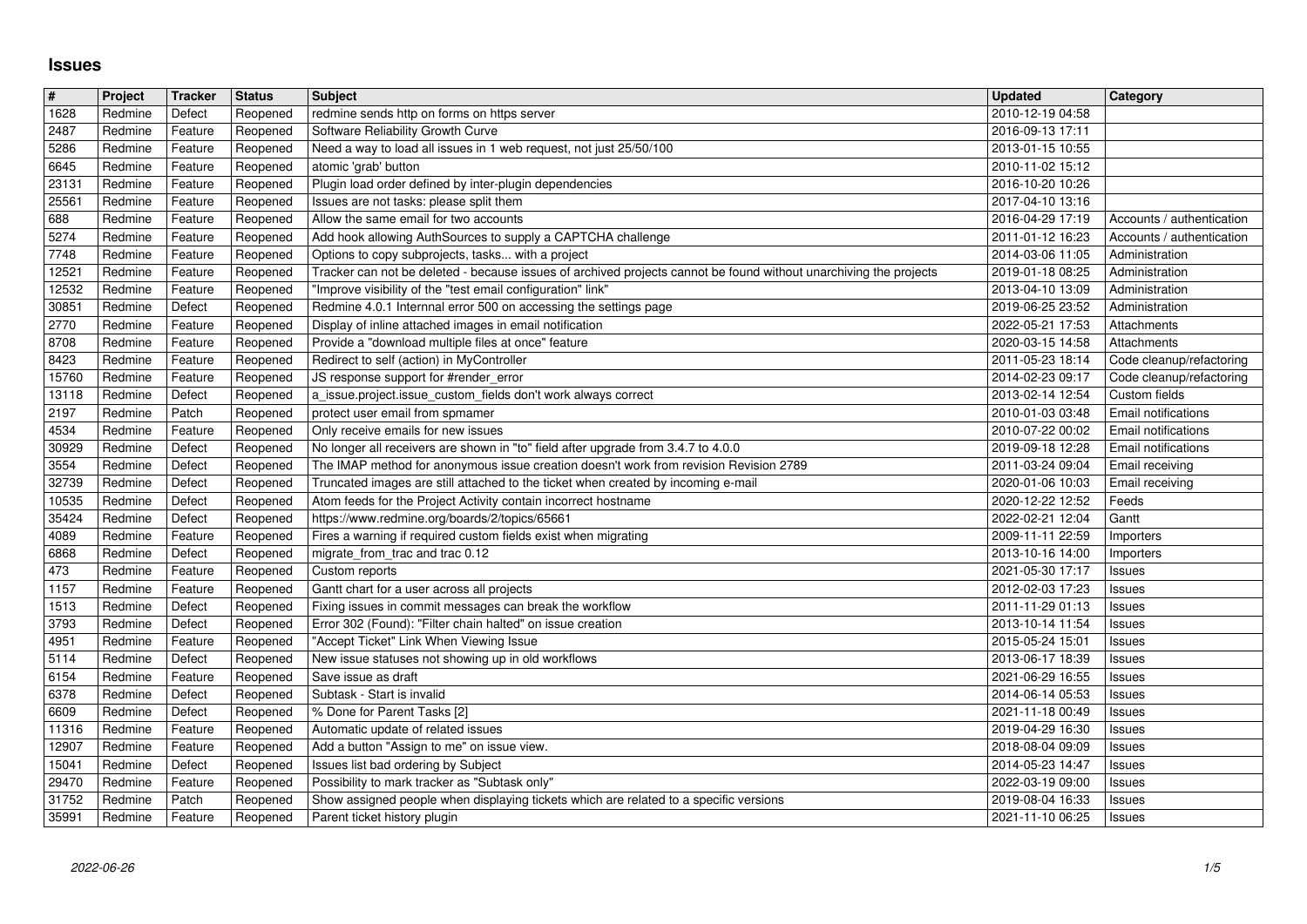| $\overline{\mathbf{H}}$ | Project            | Tracker            | <b>Status</b>        | <b>Subject</b>                                                                                                                                       | <b>Updated</b>                       | Category                                 |
|-------------------------|--------------------|--------------------|----------------------|------------------------------------------------------------------------------------------------------------------------------------------------------|--------------------------------------|------------------------------------------|
| 7867                    | Redmine            | Feature            | Reopened             | Author group filtering                                                                                                                               | 2020-10-25 08:12                     | Issues filter                            |
| 15327<br>15578          | Redmine<br>Redmine | Defect<br>Feature  | Reopened<br>Reopened | move issue(s) disappeared / not functional<br>Bulk update Start/End Date with different dates for each issue                                         | 2013-12-01 05:05<br>2013-12-13 18:51 | Issues permissions<br>Issues planning    |
| 2414                    | Redmine            | Defect             | Reopened             | 'Add News Button' in 'Add news'                                                                                                                      | 2021-05-25 11:39                     | News                                     |
| 9693                    | Redmine            | Feature            | Reopened             | support external url images in PDF                                                                                                                   | 2021-09-03 06:34                     | PDF export                               |
| 23318                   | Redmine            | Defect             | Reopened             | #lock_nested_set very slow on mysql with thousands of subtasks                                                                                       | 2017-05-18 08:33                     | Performance                              |
| 7217<br>5932            | Redmine<br>Redmine | Defect<br>Defect   | Reopened<br>Reopened | Access to SVN Repository of subproject is not allowed if repo belongs to parent project<br>hook for :view_repositories_show_contextual is incomplete | 2011-01-03 21:15<br>2010-07-25 03:19 | Permissions and roles<br>Plugin API      |
| 24007                   | Redmine            | Patch              | Reopened             | Change plugins directory through the configuration.yml file                                                                                          | 2017-06-17 12:41                     | Plugin API                               |
| 26139                   | Redmine            | Patch              | Reopened             | Follow Gemfile's plugin loader as #24007                                                                                                             | 2017-06-18 13:57                     | Plugin API                               |
| 617                     | Redmine            | Feature            | Reopened             | wiki: thoughts of WYSIWYG                                                                                                                            | 2013-12-03 10:47                     | <b>Plugin Request</b>                    |
| 23579<br>8951           | Redmine<br>Redmine | Feature<br>Defect  | Reopened<br>Reopened | Screenshot Button<br>404 w/ POST /issues.json (Filter chain halted as [:find_project] rendered_or_redirect)                                          | 2016-08-15 08:32<br>2017-01-07 08:27 | <b>Plugin Request</b><br><b>REST API</b> |
| 17469                   | Redmine            | Feature            | Reopened             | Add percentage done of project's version to Version#index API response                                                                               | 2015-03-26 07:23                     | <b>REST API</b>                          |
| 12814                   | Redmine            | Feature            | Reopened             | Ability to specify target version sort order                                                                                                         | 2013-03-27 21:39                     | Roadmap                                  |
| 339                     | Redmine<br>Redmine | Feature            | Reopened             | perforce SCM support<br>Tab Width                                                                                                                    | 2022-05-13 19:52                     | <b>SCM</b><br><b>SCM</b>                 |
| 1689<br>3575            | Redmine            | Feature<br>Feature | Reopened<br>Reopened | Diff with older revision                                                                                                                             | 2015-02-17 06:57<br>2009-08-26 11:23 | <b>SCM</b>                               |
| 3988                    | Redmine            | Feature            | Reopened             | Show diff in revision page                                                                                                                           | 2013-08-19 23:56                     | <b>SCM</b>                               |
| 7572                    | Redmine            | Defect             | Reopened             | Commit driven state setting not changable                                                                                                            | 2011-02-09 14:27                     | <b>SCM</b>                               |
| 7699                    | Redmine            | Defect             | Reopened             | Subversion: 500 Internal Server Error when browsing a repository<br>Use *.exe (e.g. hg.exe) for SCM command on Windows                               | 2013-10-22 22:55<br>2011-11-12 01:21 | <b>SCM</b><br>SCM                        |
| 8915<br>10514           | Redmine<br>Redmine | Feature<br>Feature | Reopened<br>Reopened | Follow file rename/move on repository file history (git)                                                                                             | 2012-03-21 23:31                     | <b>SCM</b>                               |
| 11752                   | Redmine            | Defect             | Reopened             | Internal error when view the diff when using the redmine with git                                                                                    | 2012-10-29 10:02                     | <b>SCM</b>                               |
| 29416                   | Redmine            | Defect             | Reopened             | Do not show Git revisions                                                                                                                            | 2021-04-21 23:02                     | <b>SCM</b>                               |
| 35138<br>21697          | Redmine<br>Redmine | Feature<br>Feature | Reopened<br>Reopened | Allow Version custom fields to be searchable<br>Set secure flag of the session cookie depending on original request                                  | 2021-05-13 10:45<br>2017-11-30 16:55 | Search engine<br>Security                |
| 6376                    | Redmine            | Defect             | Reopened             | Turning off textile inline with '==' doesn't work.                                                                                                   | 2013-04-09 17:24                     | Text formatting                          |
| 6969                    | Redmine            | Defect             | Reopened             | Less-than sign in issue description and comments are not escaped                                                                                     | 2020-10-28 02:21                     | Text formatting                          |
| 7568                    | Redmine            | Defect             | Reopened             | Long combination of characters without spaces goes beyond the edge of the window                                                                     | 2012-06-10 22:42                     | Text formatting                          |
| 9385<br>14038           | Redmine<br>Redmine | Feature<br>Defect  | Reopened<br>Reopened | Specify a specifc branch in a reference<br>Ordered/unordered lists inside table cell are mangled                                                     | 2012-10-15 15:06<br>2015-08-18 11:42 | Text formatting<br>Text formatting       |
| 13244                   | Redmine            | Feature            | Reopened             | Restrict log time for old days                                                                                                                       | 2021-02-28 20:40                     | Time tracking                            |
| 13815                   | Redmine            | Feature            | Reopened             | Modify columns of timelog csv export                                                                                                                 | 2013-04-23 14:01                     | Time tracking                            |
| 14148                   | Redmine            | Patch              | Reopened             | Double translation: label_f_hours vs. x_hours                                                                                                        | 2013-06-06 01:02                     | Translations                             |
| 449<br>1040             | Redmine<br>Redmine | Feature<br>Feature | Reopened<br>Reopened | Keyboard shortcuts<br>Global wiki                                                                                                                    | 2020-09-04 21:26<br>2021-05-04 11:28 | UI<br>l UI                               |
| 2893                    | Redmine            | Feature            | Reopened             | Add a view to confirm issue deletion                                                                                                                 | 2011-03-29 14:38                     | l UI                                     |
| 4967                    | Redmine            | Feature            | Reopened             | Issues colors                                                                                                                                        | 2013-04-23 08:51                     | U                                        |
| 5327                    | Redmine            | Defect             | Reopened             | Auth source LDAP parameters being filled incorrectly                                                                                                 | 2011-07-07 13:52                     | lui                                      |
| 5653<br>5732            | Redmine<br>Redmine | Feature<br>Feature | Reopened<br>Reopened | My page - blocks<br>cannot copy/move subtask from one parent issue to another                                                                        | 2013-01-14 15:39<br>2012-01-09 18:38 | l UI<br>l UI                             |
| 11010                   | Redmine            | Defect             | Reopened             | Redmine 2.0 does not support Microsoft Quotes                                                                                                        | 2012-05-24 20:05                     | ∣∪⊩                                      |
|                         |                    |                    |                      |                                                                                                                                                      |                                      |                                          |
|                         |                    |                    |                      |                                                                                                                                                      |                                      |                                          |
|                         |                    |                    |                      |                                                                                                                                                      |                                      |                                          |
|                         |                    |                    |                      |                                                                                                                                                      |                                      |                                          |
|                         |                    |                    |                      |                                                                                                                                                      |                                      |                                          |
|                         |                    |                    |                      |                                                                                                                                                      |                                      |                                          |
|                         |                    |                    |                      |                                                                                                                                                      |                                      |                                          |
|                         |                    |                    |                      |                                                                                                                                                      |                                      |                                          |
|                         |                    |                    |                      |                                                                                                                                                      |                                      |                                          |
|                         |                    |                    |                      |                                                                                                                                                      |                                      |                                          |
|                         |                    |                    |                      |                                                                                                                                                      |                                      |                                          |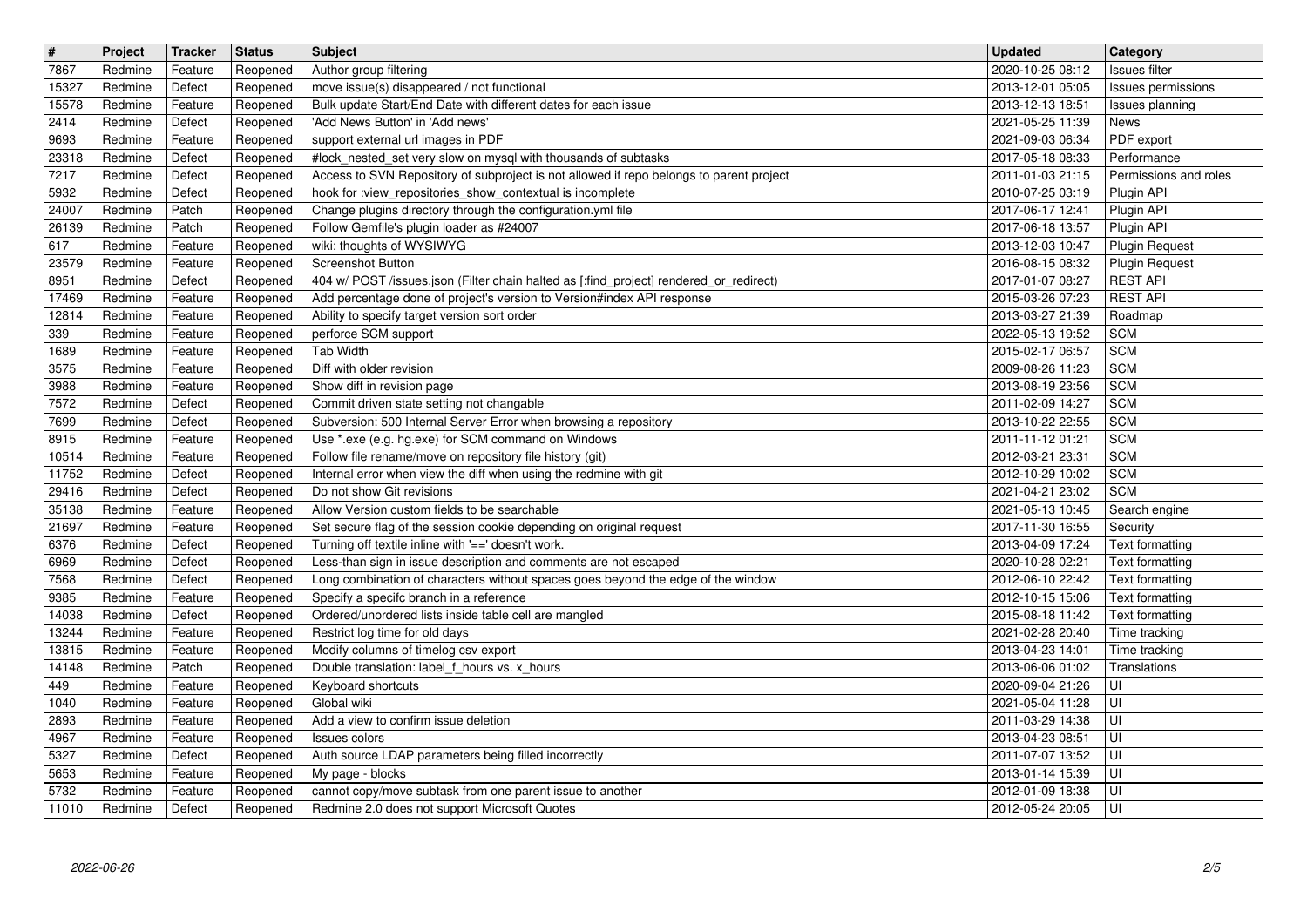| $\boxed{\texttt{#}}$ | Project            | Tracker            | <b>Status</b>        | <b>Subject</b>                                                                                                                   | <b>Updated</b>                       | Category                                          |
|----------------------|--------------------|--------------------|----------------------|----------------------------------------------------------------------------------------------------------------------------------|--------------------------------------|---------------------------------------------------|
| 28829                | Redmine            | Feature            | Reopened             | Add right-click context menu to the contextual area of an issue                                                                  | 2018-09-15 11:47                     | UI                                                |
| 33071<br>12950       | Redmine<br>Redmine | Feature<br>Defect  | Reopened<br>Reopened | Prevent accidental deletion of contents with sudo mode<br>priority dropdown empty on m.redmine.org                               | 2021-01-06 04:39<br>2013-04-10 18:06 | UI<br>Website (redmine.org)                       |
| 14961                | Redmine            | Feature            | Reopened             | Reconsider moving from svn to git & GitHub                                                                                       | 2019-01-30 21:22                     | Website (redmine.org)                             |
| 19229                | Redmine            | Defect             | Reopened             | redmine.org plugin page only shows latest version compatibility                                                                  | 2015-03-07 20:00                     | Website (redmine.org)                             |
| 22085                | Redmine            | Defect             | Reopened             | error 500 when trying to reply to a forum topic on redmine.org                                                                   | 2019-05-23 09:51                     | Website (redmine.org)                             |
| 550<br>34810         | Redmine<br>Redmine | Feature<br>Defect  | Reopened<br>Reopened | Function to export whole wiki<br>SQL Error with UTF8 character greater or equals                                                 | 2015-06-03 01:18<br>2021-04-20 08:08 | Wiki<br>Wiki                                      |
| 10532                | Redmine            | Defect             | Resolved             | migrate_from_mantis script fails with missing table name                                                                         | 2014-04-19 10:17                     |                                                   |
| 3876                 | Redmine            | Feature            | Resolved             | Idap authentification without binding?                                                                                           | 2020-03-31 09:28                     | Accounts / authentication                         |
| 35355<br>18059       | Redmine<br>Redmine | Defect<br>Patch    | Resolved<br>Resolved | Unable to create or edit users with Cyrillic logins<br>Activity when issue change assigned to.                                   | 2021-06-06 21:42<br>2015-09-17 15:17 | Accounts / authentication<br><b>Activity view</b> |
| 10023                | Redmine            | Defect             | Resolved             | Filename of attachments                                                                                                          | 2019-09-26 17:54                     | Attachments                                       |
| 31968                | Redmine            | Defect             | Resolved             | MIME Content Type is not properly handled while attaching the files                                                              | 2019-08-28 14:41                     | Attachments                                       |
| 13995<br>18006       | Redmine<br>Redmine | Defect<br>Feature  | Resolved<br>Resolved | Custom Field (User) - Changes were not correct journalized<br>Project's custom fields should be available in issue lists columns | 2016-10-14 09:01<br>2014-10-07 16:15 | Custom fields<br>Custom fields                    |
| 19564                | Redmine            | Feature            | Resolved             | Hide custom field during pdf export                                                                                              | 2015-05-07 06:26                     | Custom fields                                     |
| 15382                | Redmine            | Feature            | Resolved             | Show parent project in notification mail subject line                                                                            | 2014-04-25 11:13                     | <b>Email notifications</b>                        |
| 33088                | Redmine<br>Redmine | Defect             | Resolved             | Should User.notify_about?(issue) consider the issue being wathced by the user?                                                   | 2020-03-09 03:04                     | Email notifications                               |
| 33097<br>34831       | Redmine            | Feature<br>Defect  | Resolved<br>Resolved | Feedback about email delivery<br>Unnecessary encoded CR characters in mails                                                      | 2021-04-14 15:58<br>2021-12-01 14:44 | Email notifications<br>Email notifications        |
| 35431                | Redmine            | Defect             | Resolved             | send notifications to user selected from costum field (user type)                                                                | 2021-09-10 08:39                     | Email notifications                               |
| 35558                | Redmine            | Feature            | Resolved             | Add button "Send notification again"                                                                                             | 2021-11-11 18:23                     | <b>Email notifications</b>                        |
| 31107<br>33291       | Redmine<br>Redmine | Feature<br>Defect  | Resolved<br>Resolved | How to disable email subject processing<br>Gantt conversion to png failed with error w.r.t. font 'helvetica'                     | 2019-09-18 15:05<br>2020-05-14 10:51 | Email receiving<br>Gantt                          |
| 10504                | Redmine            | Defect             | Resolved             | migrate_from_mantis script fails on first project when trying to update version dates                                            | 2014-05-18 05:42                     | Importers                                         |
| 13239                | Redmine            | Patch              | Resolved             | migrate_from_mantis script doesn't work for later mantis versions                                                                | 2013-02-20 23:07                     | Importers                                         |
| 18496<br>18984       | Redmine<br>Redmine | Patch<br>Defect    | Resolved<br>Resolved | Migrate to Redmine 2.5.3 (or 2.6.0) from Mantis 1.2.17<br>migrate_from_mantis with NoMethodError: strftime                       | 2014-12-28 04:46<br>2015-02-02 16:52 | Importers<br>Importers                            |
| 20943                | Redmine            | Defect             | Resolved             | migrate_from_trac.rake dont work                                                                                                 | 2017-08-01 13:32                     | Importers                                         |
| 33722                | Redmine            | Patch              | Resolved             | migrate_from_trac dose not work                                                                                                  | 2020-07-30 14:29                     | Importers                                         |
| 10503                | Redmine            | Feature            | Resolved             | Change or update issue 'assigned to' depening on category<br>An 'Involved In' filter                                             | 2013-06-06 08:08                     | Issues                                            |
| 10975<br>13191       | Redmine<br>Redmine | Feature<br>Feature | Resolved<br>Resolved | Custom query: When an issue was applied to version x?                                                                            | 2018-06-06 10:54<br>2013-02-16 15:22 | Issues<br>Issues                                  |
| 14906                | Redmine            | Defect             | Resolved             | Excessive queries on roles table when show a Issue                                                                               | 2015-07-24 08:43                     | Issues                                            |
| 35225                | Redmine            | Defect             | Resolved             | Edit issue shows date in MM/DD/YYYY while the rest of the application shows YYYY/MM/DD                                           | 2021-05-12 12:50                     | Issues                                            |
| 32983<br>9966        | Redmine<br>Redmine | Defect<br>Defect   | Resolved<br>Resolved | Filter for "Blocked by" "no open issues" not working<br>Private issue permissions                                                | 2020-02-13 09:30<br>2019-09-26 17:54 | Issues filter<br><b>Issues permissions</b>        |
| 27603                | Redmine Feature    |                    | Resolved             | Support for LDAP jpegPhoto or thumbnailPhoto                                                                                     | 2017-11-22 12:09                     | LDAP                                              |
| 31224                | Redmine            | Patch              | Resolved             | My page, add Time Entry queries                                                                                                  | 2019-11-15 00:50                     | My page                                           |
| 26122<br>11760       | Redmine<br>Redmine | Patch<br>Feature   | Resolved<br>Resolved | Implementation of visible conditions with inner join instead of subselect<br>First-post moderation                               | 2019-09-27 18:22<br>2014-02-07 01:12 | Performance<br>Permissions and roles              |
| 36245                | Redmine            | Defect             | Resolved             | ActiveSupport::Reloader.to_prepare not working in trunk 21287                                                                    | 2022-01-06 16:54                     | Plugin API                                        |
|                      |                    |                    |                      |                                                                                                                                  |                                      |                                                   |
|                      |                    |                    |                      |                                                                                                                                  |                                      |                                                   |
|                      |                    |                    |                      |                                                                                                                                  |                                      |                                                   |
|                      |                    |                    |                      |                                                                                                                                  |                                      |                                                   |
|                      |                    |                    |                      |                                                                                                                                  |                                      |                                                   |
|                      |                    |                    |                      |                                                                                                                                  |                                      |                                                   |
|                      |                    |                    |                      |                                                                                                                                  |                                      |                                                   |
|                      |                    |                    |                      |                                                                                                                                  |                                      |                                                   |
|                      |                    |                    |                      |                                                                                                                                  |                                      |                                                   |
|                      |                    |                    |                      |                                                                                                                                  |                                      |                                                   |
|                      |                    |                    |                      |                                                                                                                                  |                                      |                                                   |
|                      |                    |                    |                      |                                                                                                                                  |                                      |                                                   |
|                      |                    |                    |                      |                                                                                                                                  |                                      |                                                   |
|                      |                    |                    |                      |                                                                                                                                  |                                      |                                                   |
|                      |                    |                    |                      |                                                                                                                                  |                                      |                                                   |
|                      |                    |                    |                      |                                                                                                                                  |                                      |                                                   |
|                      |                    |                    |                      |                                                                                                                                  |                                      |                                                   |
|                      |                    |                    |                      |                                                                                                                                  |                                      |                                                   |
|                      |                    |                    |                      |                                                                                                                                  |                                      |                                                   |
|                      |                    |                    |                      |                                                                                                                                  |                                      |                                                   |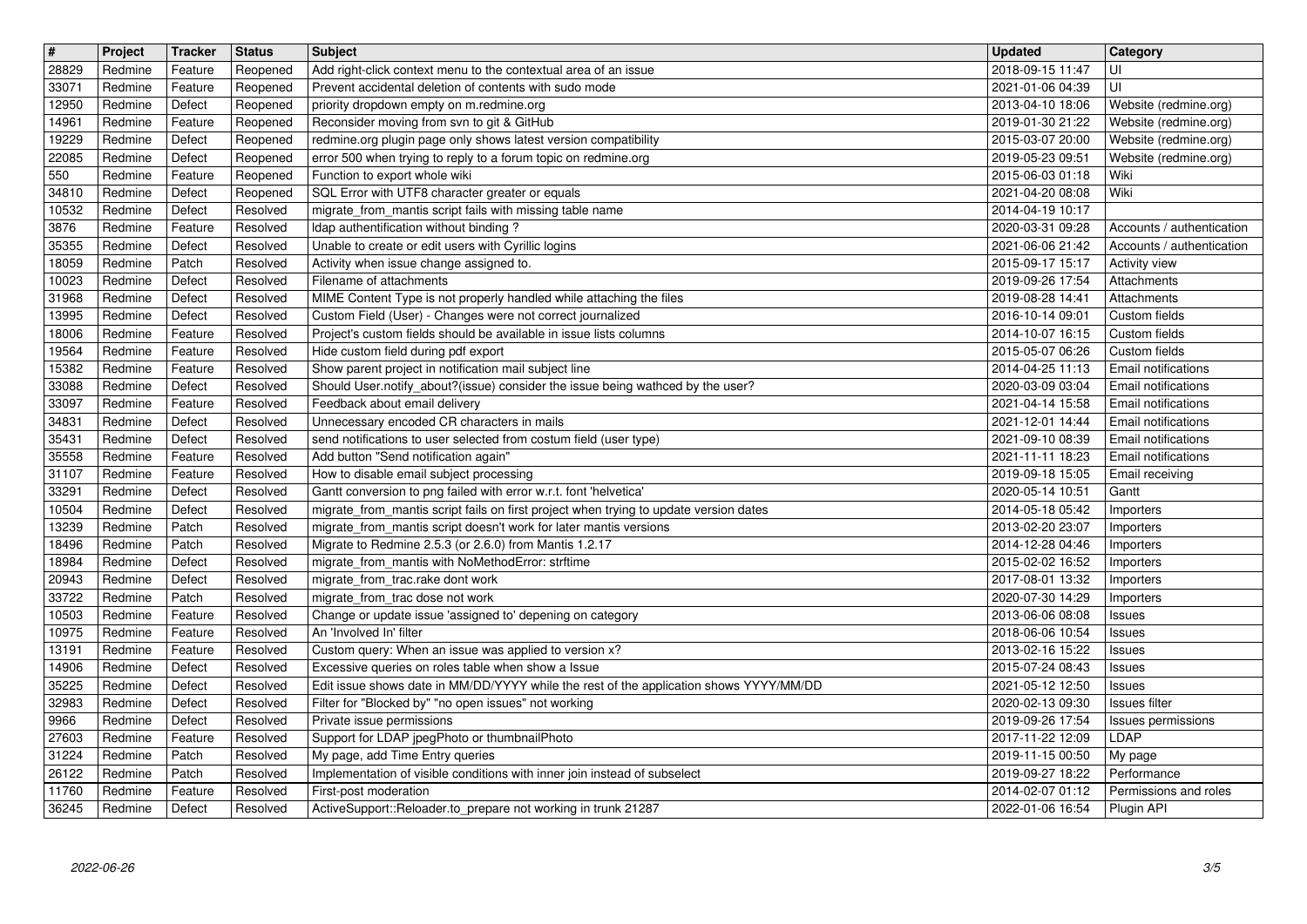|                | Project<br>Redmine | Tracker<br>Feature | <b>Status</b><br>Resolved | <b>Subject</b>                                                                                                                                                                                                                              | <b>Updated</b><br>2019-05-20 11:39   | <b>Category</b><br><b>Plugin Request</b>       |
|----------------|--------------------|--------------------|---------------------------|---------------------------------------------------------------------------------------------------------------------------------------------------------------------------------------------------------------------------------------------|--------------------------------------|------------------------------------------------|
| 31404<br>29654 | Redmine            | Feature            | Resolved                  | Time visualization plugin<br>Adding a text box in the settings page to take recursive data                                                                                                                                                  | 2019-03-13 10:51                     | Project settings                               |
| 11952<br>24051 | Redmine<br>Redmine | Feature<br>Patch   | Resolved<br>Resolved      | Multiple entries insert in a custom fields list with the REST API<br>As a non-admin user using API, I want to be able to filter users by their username without getting forbidden exception                                                 | 2012-09-27 21:43<br>2016-11-02 17:51 | <b>REST API</b><br><b>REST API</b>             |
| 32090          | Redmine            | Feature            | Resolved                  | REST API: users: add support for status=*                                                                                                                                                                                                   | 2021-02-20 17:44                     | <b>REST API</b>                                |
| 5510<br>5072   | Redmine<br>Redmine | Patch<br>Defect    | Resolved<br>Resolved      | Enable Mutliple Versions Per Issue<br>SVN Repository Error when using FastCGI on IIS7                                                                                                                                                       | 2015-06-30 10:38<br>2012-03-26 14:08 | Roadmap<br><b>SCM</b>                          |
| 33138          | Redmine            | Defect             | Resolved                  | Apache crashes with Redmine.pm and RedmineCacheCredsMax active                                                                                                                                                                              | 2020-05-19 13:42                     | SCM extra                                      |
| 33139<br>20595 | Redmine<br>Redmine | Defect<br>Feature  | Resolved<br>Resolved      | Redmine.pm not working with socks<br>Hierarchical Numbering on headers                                                                                                                                                                      | 2020-05-19 13:40<br>2017-05-27 05:46 | SCM extra<br>Text formatting                   |
| 33325          | Redmine            | Feature            | Resolved                  | Export spent time report as PDF                                                                                                                                                                                                             | 2021-01-09 02:34                     | Time tracking                                  |
| 33375<br>36387 | Redmine<br>Redmine | Feature<br>Patch   | Resolved<br>Resolved      | Send Email Notification for TimeEntry<br>Updating Hungarian translation                                                                                                                                                                     | 2020-04-30 17:53<br>2022-01-19 13:19 | Time tracking<br>Translations                  |
| 9697           | Redmine            | Patch              | Resolved                  | Projects list with progress                                                                                                                                                                                                                 | 2019-02-15 19:44                     | l UI                                           |
| 19002<br>33210 | Redmine<br>Redmine | Defect<br>Feature  | Resolved<br>Resolved      | Typos in descriptions of buildin macros (seen through {{macro_list}} output)<br>Add "Filters" category to redmine.org                                                                                                                       | 2015-02-18 12:38<br>2020-04-21 11:42 | Website (redmine.org)<br>Website (redmine.org) |
| 29512          | Redmine            | Defect             | Confirmed                 | Test failures with redmine-3.4.6.zip in development mode                                                                                                                                                                                    | 2022-01-20 02:16                     |                                                |
| 35062<br>5976  | Redmine<br>Redmine | Defect<br>Defect   | Confirmed<br>Confirmed    | Back URLs with <t+ break<br="" operator="">Uniqueness of User model fields is not checked sufficiently</t+>                                                                                                                                 | 2022-01-18 20:10<br>2013-01-16 19:39 | Accounts / authentication                      |
| 10098<br>6082  | Redmine<br>Redmine | Defect<br>Defect   | Confirmed<br>Confirmed    | last_login_on set to wrong time when config.active_record.default_timezone = :utc<br>acts_as_event email key                                                                                                                                | 2020-07-20 03:00<br>2021-03-05 06:44 | Accounts / authentication<br>Activity view     |
| 30125          | Redmine            | Defect             | Confirmed                 | Can't be distinguished when deleting multiple attachments with the same file name in one action.                                                                                                                                            | 2021-03-26 06:58                     | Attachments                                    |
| 30176<br>33673 | Redmine<br>Redmine | Defect<br>Defect   | Confirmed<br>Confirmed    | Anonymous users cannot upload attachment if added to project member<br>Calendar View / The right side of the tooltip is cut off                                                                                                             | 2018-12-16 20:12<br>2020-06-27 02:36 | Attachments<br>Calendar                        |
| 5475           | Redmine            | Defect             | Confirmed                 | Non conformances with W3C xhtml transitional standards                                                                                                                                                                                      | 2013-11-14 09:44                     | Code cleanup/refactoring                       |
| 12146<br>25806 | Redmine<br>Redmine | Defect<br>Defect   | Confirmed<br>Confirmed    | Required (list-, user- or version) custom field "fixed version" with Multiple values allows nil value during status transition<br>Custom value from freshly disabled custom field in sub-project remains in issues list for parent project. | 2016-04-04 18:14<br>2017-06-02 15:00 | Custom fields<br>Custom fields                 |
| 35557          | Redmine            | Defect             | Confirmed                 | Fix position when rendering custom field enumerations                                                                                                                                                                                       | 2021-07-13 10:09                     | Custom fields                                  |
| 23357<br>31021 | Redmine<br>Redmine | Defect<br>Defect   | Confirmed<br>Confirmed    | Lose hostname/path in news email notification including wiki<br>Fullwidth characters enclosed in "<" and ">" are removed in email notifications                                                                                             | 2018-02-01 15:38<br>2019-04-23 17:44 | Email notifications<br>Email notifications     |
| 32003          | Redmine            | Defect             | Confirmed                 | Project copy always send email notifications ignoring "Send email notifications during the project copy" option                                                                                                                             | 2019-09-13 11:27                     | Email notifications                            |
| 23604          | Redmine            | Defect             | Confirmed                 | Parsing Attachments in Emails Structured with Content-Disposition: inline Does Not Create New Issue Containing Email<br>File Attachment(s)                                                                                                  | 2019-02-10 06:52                     | Email receiving                                |
| 31582          | Redmine            | Defect             | Confirmed                 | Issue subject may be truncated if the subject field in the receiving email is split into multiple lines in singlebytes and                                                                                                                  | 2019-06-20 08:46                     | Email receiving                                |
| 34025          | Redmine            | Defect             | Confirmed                 | multibytes mixed<br>Issue subject truncated to 100 chars in the list from Projects > View all issues > Atom                                                                                                                                 | 2022-03-28 23:07                     | Feeds                                          |
| 36940          | Redmine            | Defect             | Confirmed                 | Chained custom field filter doesn't work for User fields                                                                                                                                                                                    | 2022-06-25 23:35                     | Filters                                        |
| 5211<br>22394  | Redmine<br>Redmine | Defect<br>Defect   | Confirmed<br>Confirmed    | Gantt to PDF not working with subtasking<br>Gantt start of week                                                                                                                                                                             | 2013-01-15 11:40<br>2017-01-11 16:04 | Gantt<br>Gantt                                 |
| 34046<br>35248 | Redmine<br>Redmine | Defect<br>Defect   | Confirmed<br>Confirmed    | Escaping symbols in task subject can broke export to Gantt (PNG)<br>Hard-coded error messages in IssueStatus                                                                                                                                | 2020-11-11 00:26<br>2021-05-18 08:58 | Gantt<br>118n                                  |
| 33382          | Redmine            | Defect             | Confirmed                 | Support importing of already closed issues                                                                                                                                                                                                  | 2020-05-17 14:46                     | Importers                                      |
|                |                    |                    |                           |                                                                                                                                                                                                                                             |                                      |                                                |
|                |                    |                    |                           |                                                                                                                                                                                                                                             |                                      |                                                |
|                |                    |                    |                           |                                                                                                                                                                                                                                             |                                      |                                                |
|                |                    |                    |                           |                                                                                                                                                                                                                                             |                                      |                                                |
|                |                    |                    |                           |                                                                                                                                                                                                                                             |                                      |                                                |
|                |                    |                    |                           |                                                                                                                                                                                                                                             |                                      |                                                |
|                |                    |                    |                           |                                                                                                                                                                                                                                             |                                      |                                                |
|                |                    |                    |                           |                                                                                                                                                                                                                                             |                                      |                                                |
|                |                    |                    |                           |                                                                                                                                                                                                                                             |                                      |                                                |
|                |                    |                    |                           |                                                                                                                                                                                                                                             |                                      |                                                |
|                |                    |                    |                           |                                                                                                                                                                                                                                             |                                      |                                                |
|                |                    |                    |                           |                                                                                                                                                                                                                                             |                                      |                                                |
|                |                    |                    |                           |                                                                                                                                                                                                                                             |                                      |                                                |
|                |                    |                    |                           |                                                                                                                                                                                                                                             |                                      |                                                |
|                |                    |                    |                           |                                                                                                                                                                                                                                             |                                      |                                                |
|                |                    |                    |                           |                                                                                                                                                                                                                                             |                                      |                                                |
|                |                    |                    |                           |                                                                                                                                                                                                                                             |                                      |                                                |
|                |                    |                    |                           |                                                                                                                                                                                                                                             |                                      |                                                |
|                |                    |                    |                           |                                                                                                                                                                                                                                             |                                      |                                                |
|                |                    |                    |                           |                                                                                                                                                                                                                                             |                                      |                                                |
|                |                    |                    |                           |                                                                                                                                                                                                                                             |                                      |                                                |
|                |                    |                    |                           |                                                                                                                                                                                                                                             |                                      |                                                |
|                |                    |                    |                           |                                                                                                                                                                                                                                             |                                      |                                                |
|                |                    |                    |                           |                                                                                                                                                                                                                                             |                                      |                                                |
|                |                    |                    |                           |                                                                                                                                                                                                                                             |                                      |                                                |
|                |                    |                    |                           |                                                                                                                                                                                                                                             |                                      |                                                |
|                |                    |                    |                           |                                                                                                                                                                                                                                             |                                      |                                                |
|                |                    |                    |                           |                                                                                                                                                                                                                                             |                                      |                                                |
|                |                    |                    |                           |                                                                                                                                                                                                                                             |                                      |                                                |
|                |                    |                    |                           |                                                                                                                                                                                                                                             |                                      |                                                |
|                |                    |                    |                           |                                                                                                                                                                                                                                             |                                      |                                                |
|                |                    |                    |                           |                                                                                                                                                                                                                                             |                                      |                                                |
|                |                    |                    |                           |                                                                                                                                                                                                                                             |                                      |                                                |
|                |                    |                    |                           |                                                                                                                                                                                                                                             |                                      |                                                |
|                |                    |                    |                           |                                                                                                                                                                                                                                             |                                      |                                                |